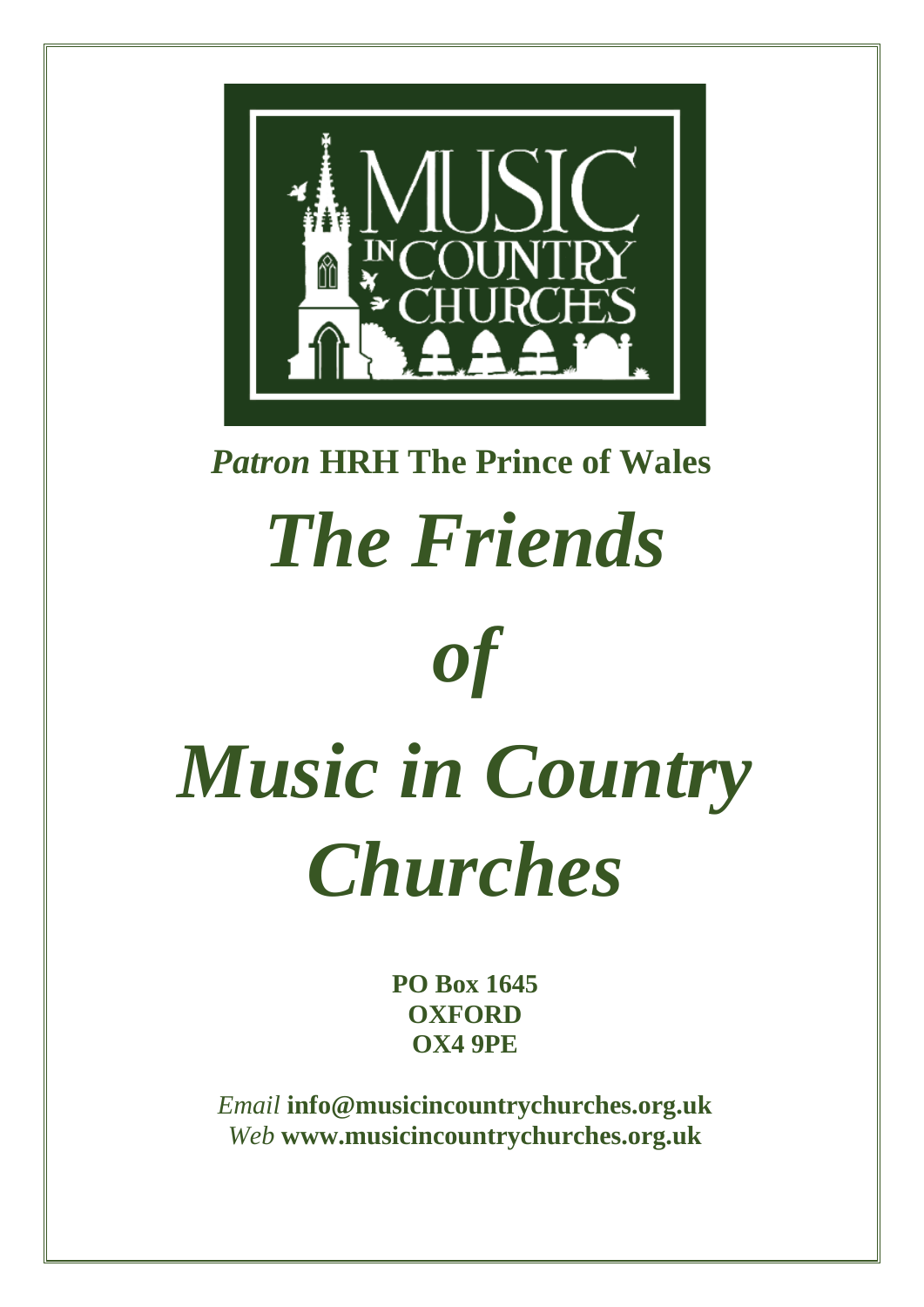The generous annual support of the Friends sustains and enables the running of Music in Country Churches, and its mission to provide access to high quality music in rural areas of England. Since 1989 the Charity has raised nearly £600,000 to help maintain the fabric of over 55 country churches. We hope that you will join us and support our work.

For a minimum donation of *£25 per annum* you will receive:

*The satisfaction of supporting two key areas of cultural heritage.*

- *Full details about future concert series in advance of the general public*
- *Two weeks' priority booking*
- *Formally assumed Two newsletters a year updating you on our activities and events*
- *Friends who donate £75 or more will have their name(s) printed in the season brochure*

#### *To join:*

*return this form to the address above, or follow the links to join and donate at www.musicincountrychurches.org.uk*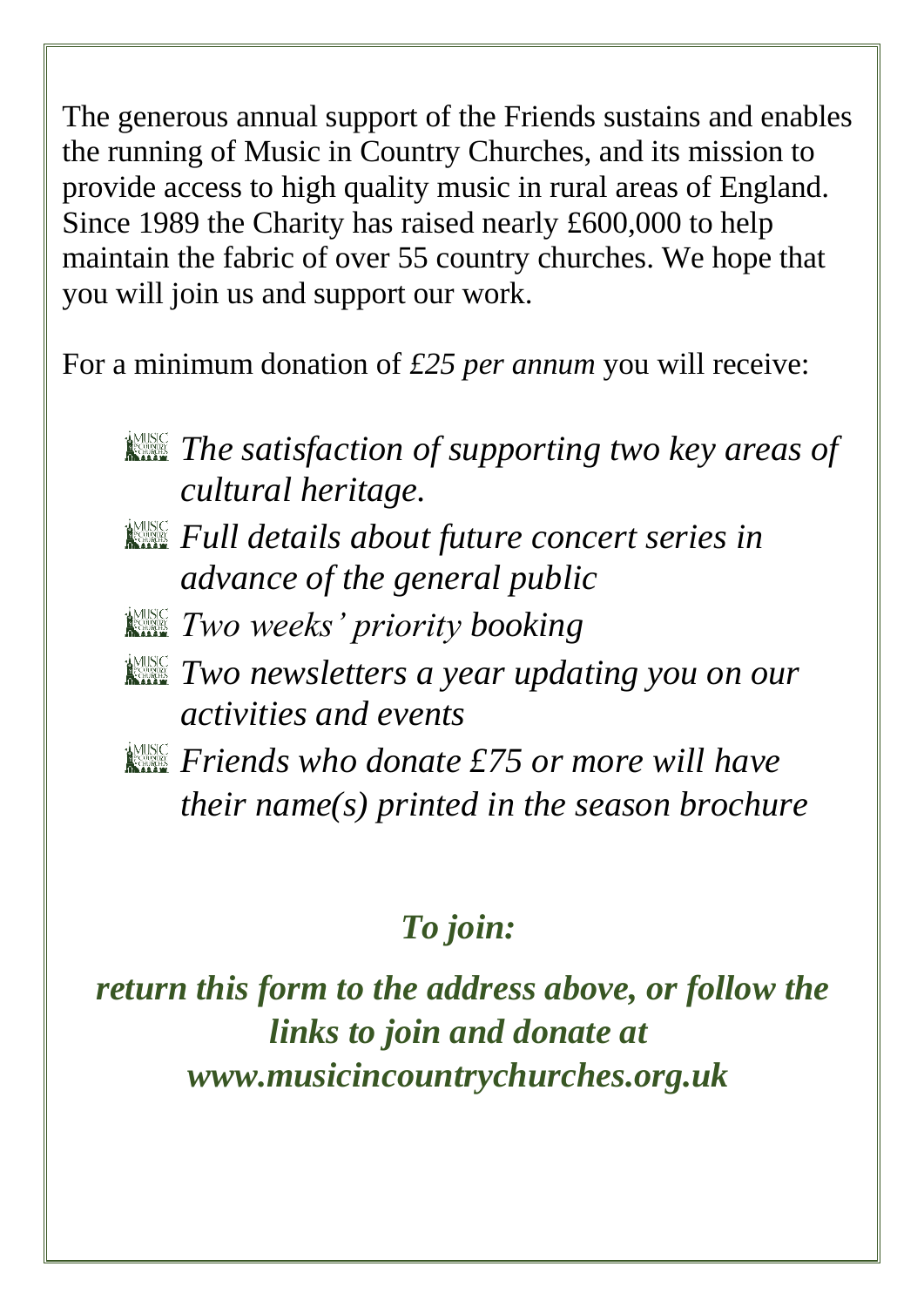### **YOUR CONTACT DETAILS Name(s) and preferred title(s): \_\_\_\_\_\_\_\_\_\_\_\_\_\_\_\_\_\_\_\_\_\_\_\_\_\_\_\_\_\_\_\_ Address: \_\_\_\_\_\_\_\_\_\_\_\_\_\_\_\_\_\_\_\_\_\_\_\_\_\_\_\_\_\_\_\_\_\_\_\_\_\_\_\_\_\_\_\_\_\_\_\_\_\_\_ \_\_\_\_\_\_\_\_\_\_\_\_\_\_\_\_\_\_\_\_\_\_\_\_\_\_\_\_\_\_\_\_\_\_\_\_\_\_\_\_\_\_\_\_\_\_\_\_\_\_\_\_\_\_\_\_\_\_\_ Postcode: \_\_\_\_\_\_\_\_\_\_\_\_\_\_ Email (please write in capitals): \_\_\_\_\_\_\_\_\_\_\_\_\_\_\_\_\_\_\_\_\_\_\_\_\_\_\_\_\_\_\_\_ I would prefer to be contacted by (please circle one): EMAIL / POST** *Allowing us to contact you via email will help us save on postage costs and get news and announcement to you more quickly.* You can change your mind at any time: please let us know. We will treat your information with respect, and only use it to contact you in connection with Music in Country Churches' events and news, and will never share it with a third party. *Please select and complete, as applicable:* **1.** I enclose a cheque for **£** as a donation for the **next 12 months 2. I would like to make my donation by standing order/CAF Bank.**  *The Charity's banking details are: Messrs Coutts & Co, 440 Strand, London WC2R 0QS Account: 04324110 Sort code: 18-00-02 If you would like to Gift Aid your donation, please complete the declaration overleaf.*